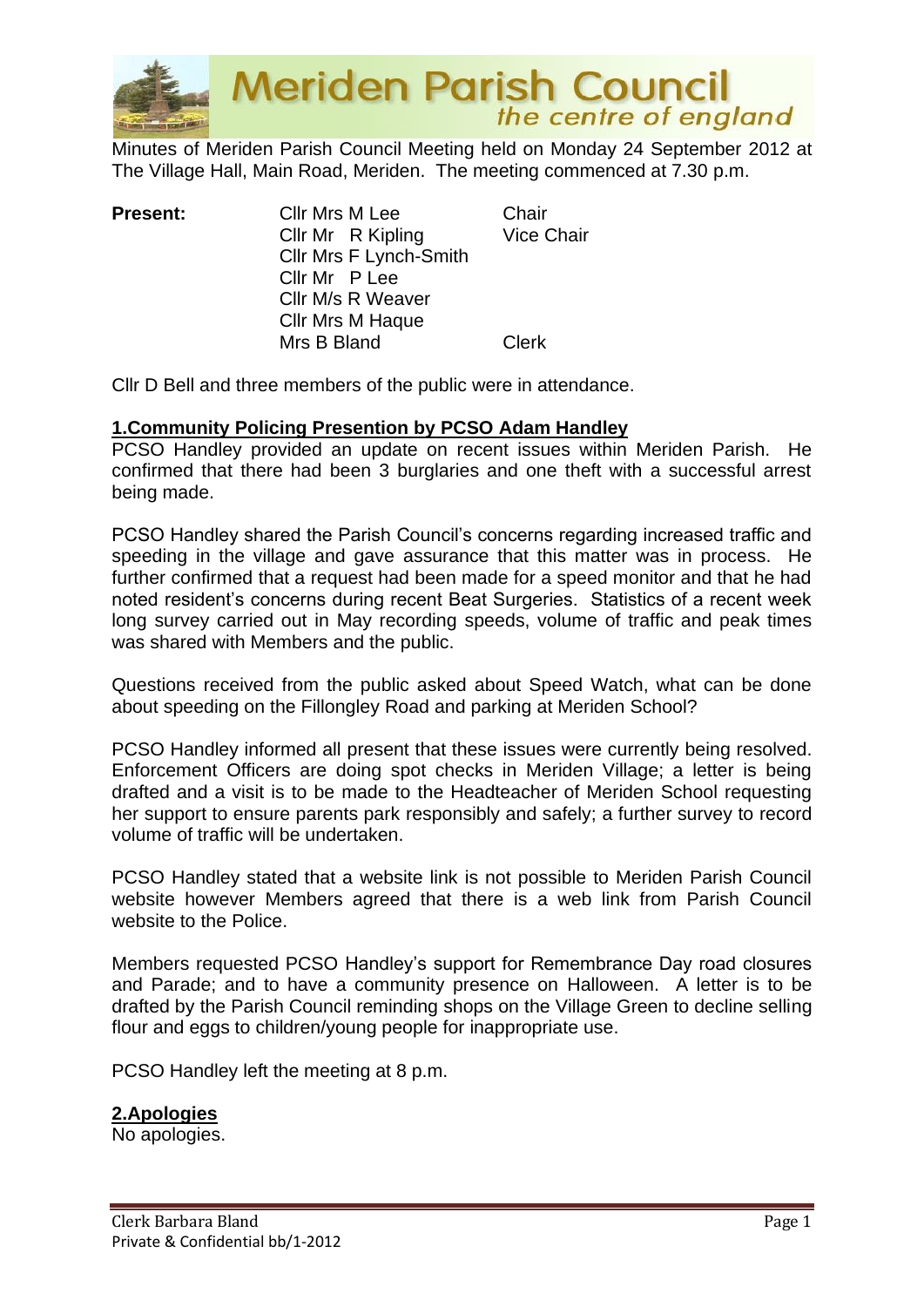

#### **3.Declarations of Interest**

Nothing declared by Members.

#### **4.Minutes of 25 June & 20 August 2012**

Members agreed that the minutes of meetings held on 25 June and 20 August should be deferred to the next meeting.

**IT WAS RESOLVED** Members will read the minutes of 25 June meeting and bring any comments/amendments to October meeting. The Clerk will amend Item 11 in accordance with Cllr P Lee's request and present to the October meeting for approval and signing off.

#### **5.Matters Arising**

Members noted that all matters arising were included as Agenda items.

#### **6.Public Participation**

Cllr Bell confirmed meeting at Community Centre on 25 September regarding use of Centre and Library closure. He asked for representation from the Parish council but unfortunately no-one was available to attend. Please see Item 9.3 Alspath Community Centre below.

**IT WAS RESOLVED** Cllr Bell would attend alone report back at next meeting.

#### **7.Correspondence & Communication**

• Solihull Conservation & Advisory Group Meeting

It was noted that papers arrived too late and after the meeting date for attendance. Cllr Weaver had already actioned this and complained about the late notification.

• Solihull Highway Services New lay-out was shared with Members. A site visit was undertaken with Mr D Chohan, Engineer. A new pedestrian crossing will not be considered as a new pedestrian island will be made by David Wilson Homes at the completion of Meriden Gate development for the purpose of safe pedestrian crossing to the Village Green which was part of the original planning consent. The centre refuge will be widened to provide adequate mobility scooter/wheelchair access. Members were not happy with this outcome and felt this was now a public safety issue.

**IT WAS RESOLVED** that CIIr Bell would contact Mr Chris Moreton at Solihull MBC Highways Department and report back at next meeting.

• Solihull MBC Highways Traffic Statisitics

Members noted the survey content and requested a copies be electronically sent so they may peruse and study increased traffic volume. It was further noted that this matter was in process with PCSO Handley and was referred to in his earlier update including Speed Watch.

**IT WAS RESOLVED** that the Clerk email Members with survey statistics and this issue would continue to be monitored.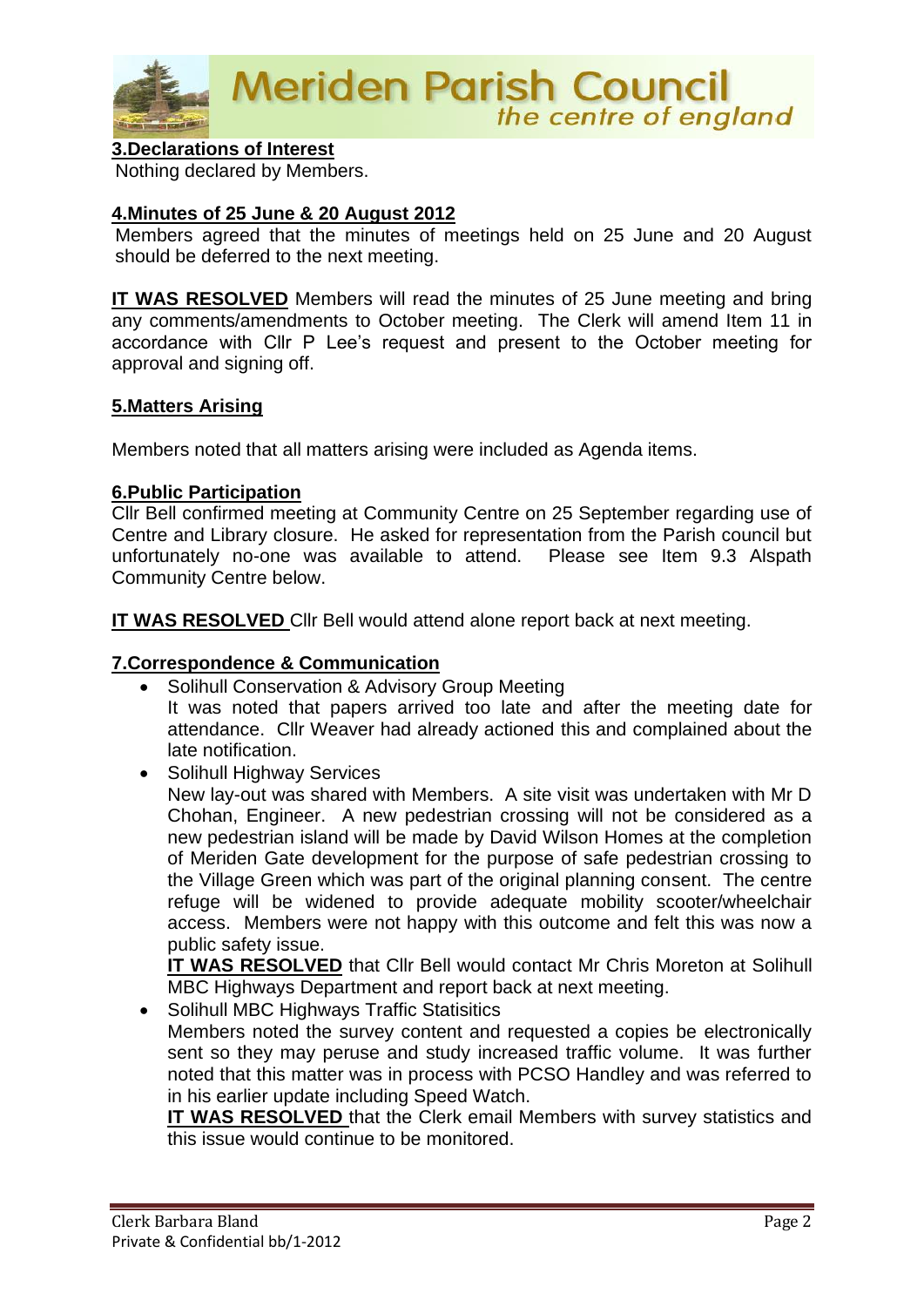

# **Meriden Parish Council**<br>the centre of england

• Solihull MBC Highways re. designated parking bays at Village Green shops Members considered the request by residents for designated parking bays including disabled parking and Highways response to draw an outline plan for approval. Members felt that with the 1 hr waiting signs and an enforcement officer regularly attending, there was no need to alter the current arrangement as vehicles moved along quite quickly.

**IT WAS RESOLVED** Members did not approve the proposal and requested the Clerk to notify Solihull MBC Highways not to proceed with drawing an outline plan. Members requested that the Sports Park be promoted as car parking for village shops. Cllr Weaver requested the Clerk to write to Solihull MBC on behalf of the Parish Council highlighting parking restrictions on Birmingham Road, increased traffic including quarry lorry and articulated vehicle movements, congestion at the bus shelter and public safety issues.

• Remembrance Day Parade Application for Road Closure Cllr P Lee was concerned that this paperwork had been sent to the previous Clerk's address and was therefore late for a  $7<sup>th</sup>$  September application deadline. He requested a letter of complaint be sent to Solihull.

**IT WAS RESOLVED** Members agreed that Cllr M Lee completes the application form with a covering letter.

### **8. Code of Conduct**

Members received, completed and duly signed their new Code of Conduct for Councillors. Members further signed identity cards as part of the new framework.

**IT WAS RESOLVED** The Clerk will file papers and laminate identity badges for circulation at next meeting.

#### **9. Meriden Library**

#### 9.1 Update

It was acknowledged there was an increase in survey response from 78 to 107. It was noted that Cllr Lynch-Smith had been tireless in her canvassing of residents accessing the Library ensuring they had completed the survey. Cllr Lynch-Smith also stated that many residents were unclear about the Parish Council role in village matters, particularly around Library use. Members agreed a disappointing response to Parish Council efforts of delivering surveys to 970 households within the Parish. Cllr Weaver stated that the Parish Council had made efforts previously in raising the profile and whilst there may be confusion over the title "Parish Council Newsletter" there can be no name change due to the Statute governing the Parish of Meriden.

#### 9.2 Outcome of Cabinet Meeting

Cllr Bell informed the meeting that a proposal to move the Library site to Meriden School had gone to Cabinet on 13<sup>th</sup> September. It had been agreed not to move the Library site to Meriden School.

Cllr M Lee stated she had received communication from Tracey Cox, Solihull MBC Library and Information Services, confirming the outcome and also a reduction in Library opening of 2 hours per week. It was noted that 10 Libraries within the Borough of Solihull would be affected by reduced opening times.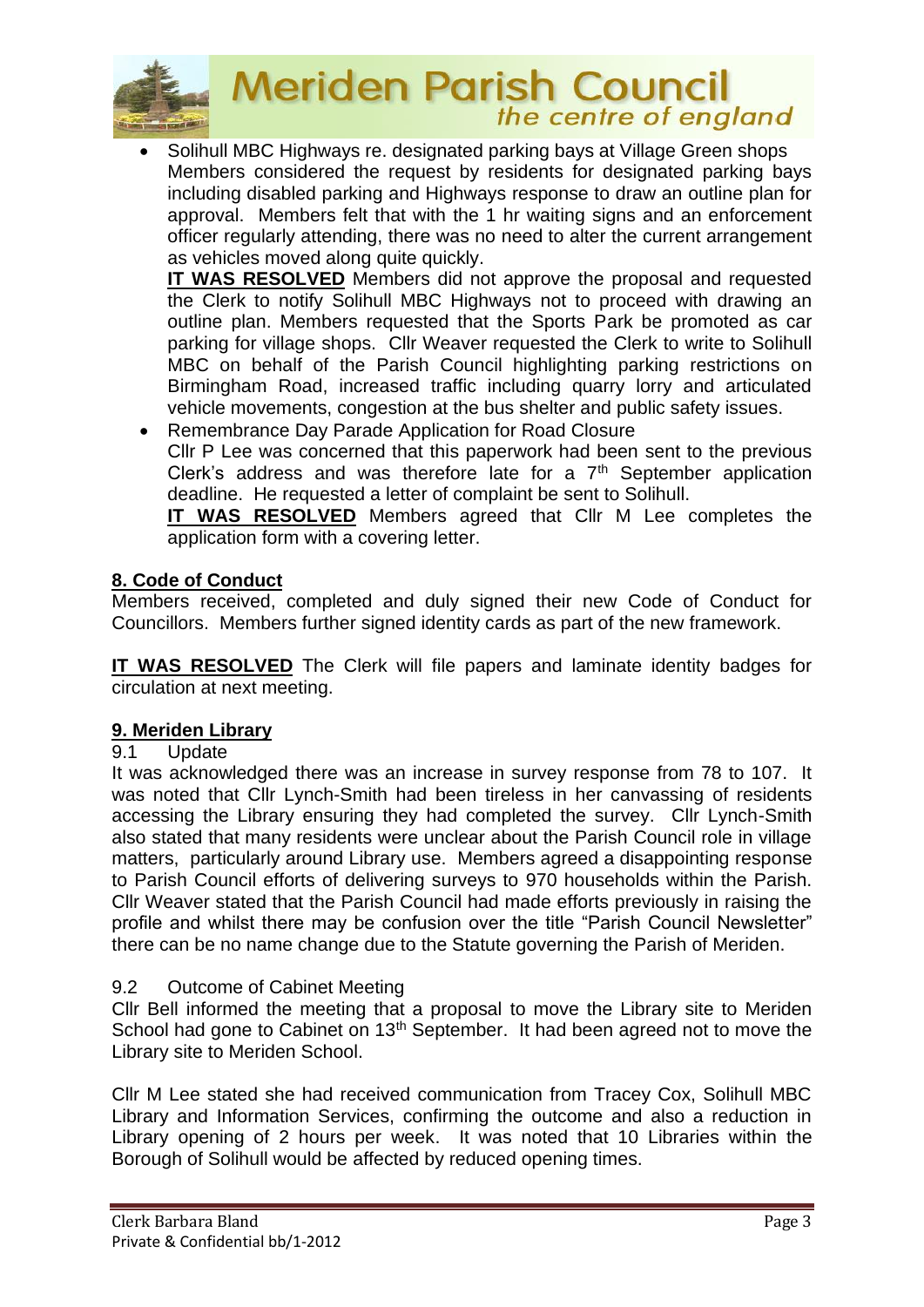

# **Meriden Parish Council** the centre of england

It was noted that feedback from Ms Cox suggested no-one used Meriden Library between the hours of 18.00-19.00 hours on Mondays and Thursdays. Members agreed that the Village must not lose this community resource. Consultation around co-location and alternatives had been explored. Members stated that requests have been made for the cost of refurbishment and upgrading for the Library to remain insitu. Members requested costs of reinforcing first floor, damp proofing and new boiler/heating system.

Cllr Lynch-Smith stated that instead of closing at 18.00 hours why not close on Mondays at 17.00 and Thursdays at 19.00 providing greater accessibility for those residents in full time employment who cannot access on Saturday mornings.

Members of the public requested the Library remain on its current site. They believed this to be a central community resource that they did not want to lose or have relocated. The Library was integral to village life and as such should remain in the heart of village convenient for visitors, cyclists, children/young people and residents who regularly use and visit the Village Green.

**IT WAS RESOLVED** Cllr Bell to advise Cllr M Lee costs of refurbishment identified above.

#### 9.3 Alspath Community Centre

Cllr Bell informed the Members of a meeting regarding future use of the Community Centre including possible re-siting of the Library. As previously stated there would be no representation by Parish Council Members due to capacity, but Cllr Bell would attend and report back at 22 October meeting.

**IT WAS RESOLVED** Cllr Bell to attend the Community Centre meeting.

#### **10.Leys Lane**

#### 10.1 Allotments

Cllr M Lee informed Members that letters had been received by the Clerk and Mr A Gabbitas sent recorded delivery by Taylor Wimpey. The communication informed the expiry of existing tenancy and Taylor Wimpey would be liaising with allotment holders to agree and sign new tenancy agreements.

Mr Gabbitas stated that the allotment holders have lost interest due to the recent uncertainty of development of the allotment site. There are 16 allotments with 7 plots in use, the remainder being overgrown. Mr Gabbitas further stated that the allotment holders did not want to liaise directly with Taylor Wimpey and preferred to have all communication and tenancy via the Parish Council.

Cllr M Lee stated that Taylor Wimpey would be returning 12 allotments for use with those plots lost being used for improvements to the site.

Cllr M Lee also stated that Taylor Wimpey had been invited to Parish Council meetings but declined to attend. Cllr Lee also stated that tenancy would be transferred back to the Parish Council at conclusion of site development and on that basis why change the current arrangement?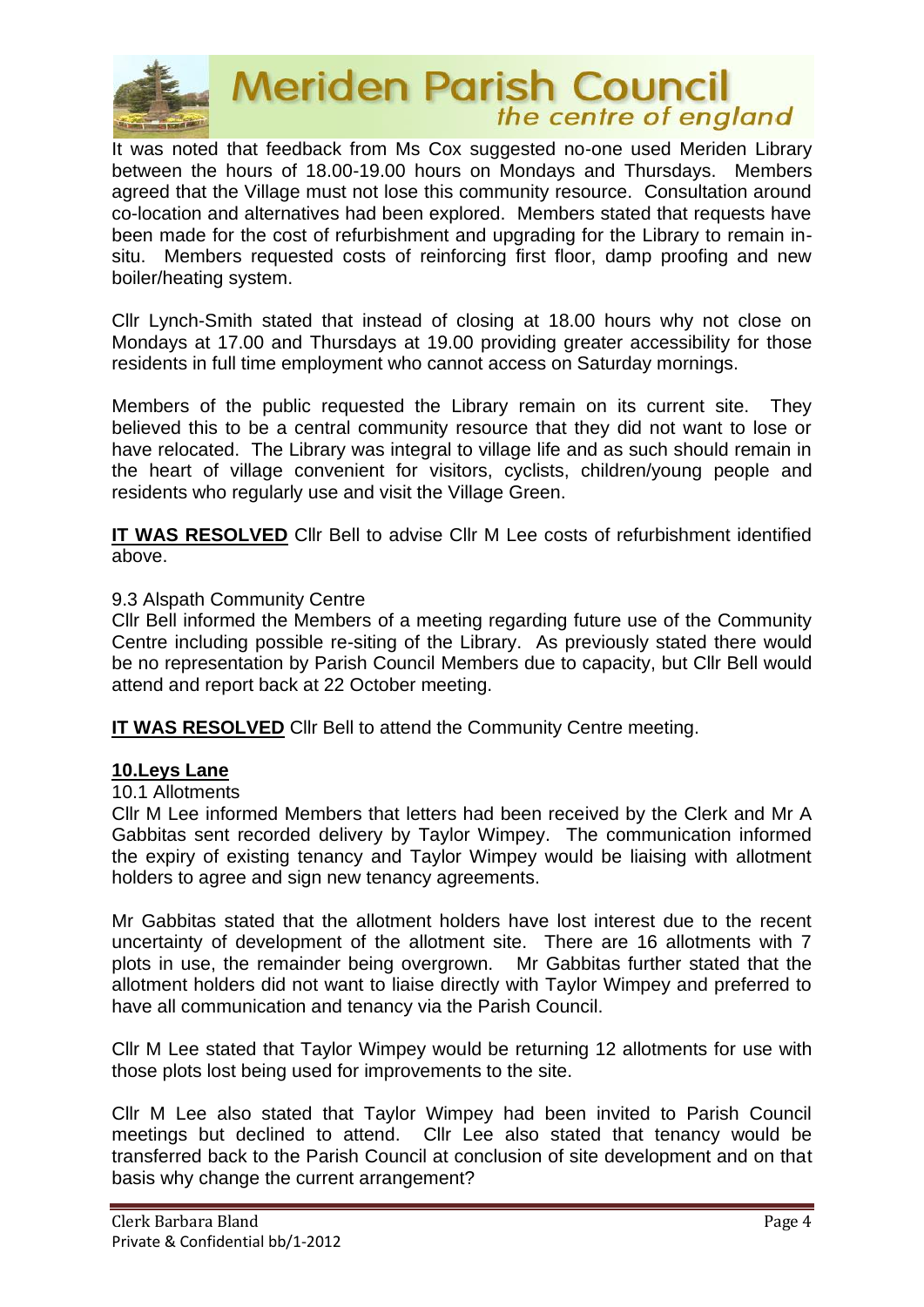

Mr Gabbitas asked for confirmation of the proposed improvements including loss of 3 allotments for car parking and loss of one allotment for a narrow footpath.

**IT WAS RESOLVED** The Clerk would write to Taylor Wimpey on behalf of the Parish Council and Allotment holders confirming the views of the Parish Council and Allotment holders specifically stating (i) no change to tenancy arrangements, (ii) all communication should be made via the Parish Council and (iii) confirmation of the loss of 4 allotments and the improvements this will provide. The Clerk was also instructed to determine a schedule of works for seasonal planting.

#### 10.2 Development

Cllr M Lee informed Members that she had spoken with Neil Pearson, Planning Consultant and Ian Roxburgh, Chair of Parish Plan and Resident Representative regarding the five year plan for new housing and the proposed new development. Please see correspondence emailed to Members on 04 September from Neil Pearson confirming the negative outcome of the appeal even though it was confirmed Meriden was limited to provide for future affordable housing. Cllr M Lee stated that the outcome will only be known when Taylor Wimpey has submitted their final plans.

**IT WAS RESOLVED** that the situation be monitored.

#### **11.Receive Reports**

#### 11.1 **Village Hall**

Nothing to report.

#### 11.2 **Meriden School**

Cllr Weaver reported that a welcome back to Governors meeting had taken place to showcase the completion of building works.

#### 11.3 **War Memorial**

Cllr P Lee reported that the Committee was due to meet on 29 September. He further stated that Peter Wright, St Laurence Church, would be applying for a grant from the War Memorial Trust to maintain the Memorial site.

#### 11.4 **Pool**

The Clerk has not had a response to Parish Council's request for replanting of trees and would report back at next meeting.

**IT WAS RESOLVED** The Clerk to contact Darren Parkin, Solihull MBC Tree Officer for update.

#### 11.5 **Allotments**

Please refer to item 10.1 under Leys Lane.

#### 11.6 **Footpaths**

Members noted that Enterprise had cut back shrubs, trees and verges along Meriden Mile.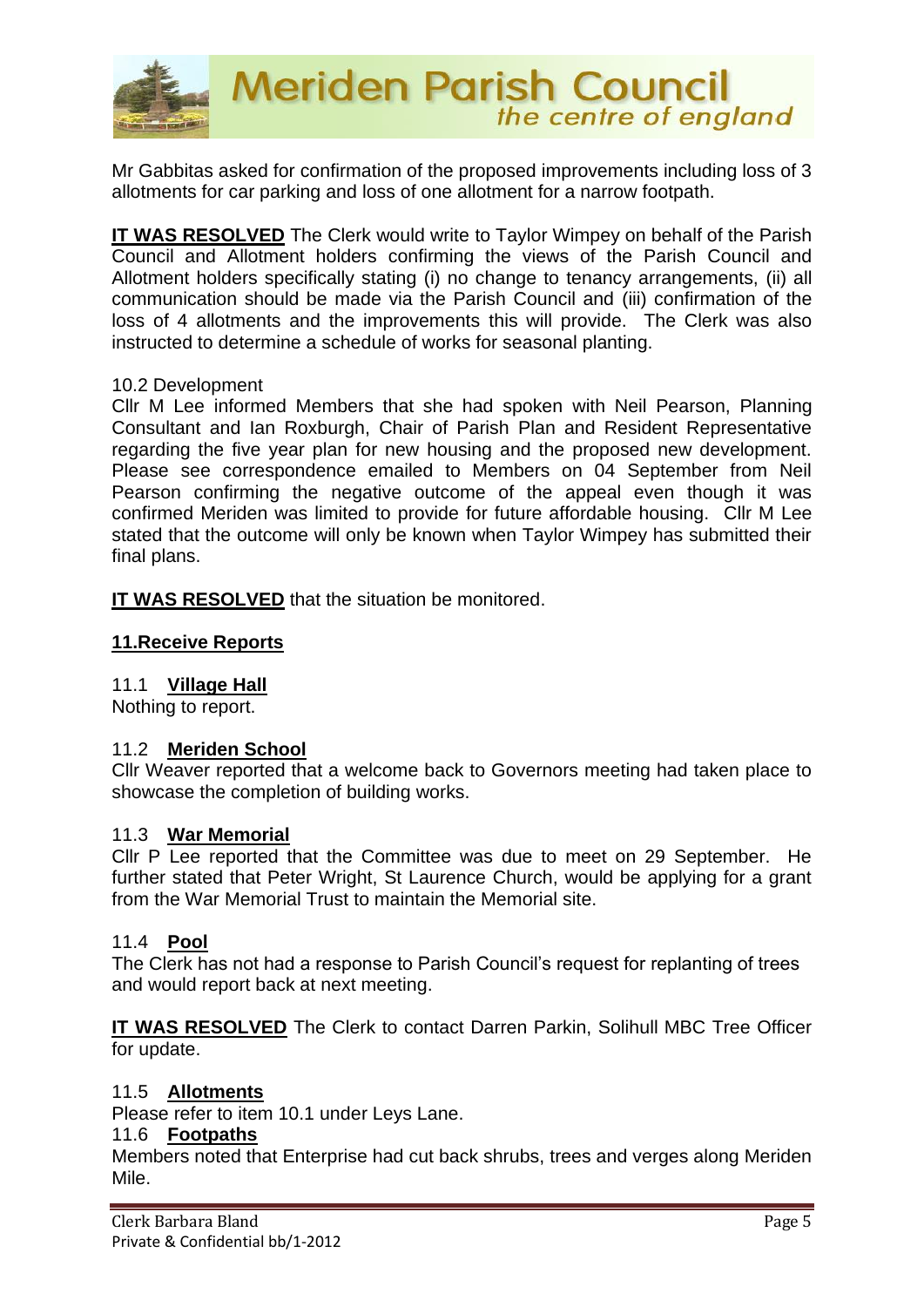

Public attendees complained of overgrown footpaths along Maxstoke Lane running parallel with A45.

Members discussed the problem of keeping up with footpaths and suggested an electronic form for access via Parish Council website could be used by members of the public to submit to the Clerk for action. Cllr Weaver informed the meeting such a form already exists.

**IT WAS RESOLVED** The Clerk would process request for footpath to be cleared. Cllr M Lee and Cllr R Weaver would check previous documents as a form had been developed previously for this purpose. Cllr M Lee would ensure form is put on website with an automatic submission button.

#### 11.7 **Mining & Minerals**

The Clerk informed that Members had not responded to emails asking for comments within the 21 day consultation period. A request for an extension had been made and this was confirmed for the Parish Council to respond by 26 September.

**IT WAS RESOLVED** The Clerk would include Member's comments in a letter to David Wigfield to meet 26 September deadline.

#### 11.8 **Local Strategic Partnership**

Nothing to report.

#### 10.9 **Solihull Area Committee**

Cllr Weaver informed that meeting dates had changed and there was nothing further to report.

#### 11.10 **Tree Wardens**

Nothing to report.

#### 11.11 **Community Surgeries**

Residents raised concerns as follows:-

- Corner parking and vehicle turnarounds in Highfield specifically school drop off and pick up times at Meriden School.
- Poor cutting of grass verges and no follow up sweeper of debris/cuttings.
- Damage to Winspear road sign.
- Parking at Village shops designated parking bays and disabled bays enabling vehicles to park without difficulty.
- Removal of parking restriction of one hour to 2 hours to allow for hairdressers/beauty salon access.
- Parking of vehicles on double yellow lines along Fillongley Road and Main Road when unable to park at Village Green.
- Maintenance and appearance of roundabouts coming into Village specifically Kenilworth Road.
- Reinstatement of dog bins along Birmingham Road, Millisons Wood.
- Overgrown footpaths, specifically narrow width at Millisons Wood.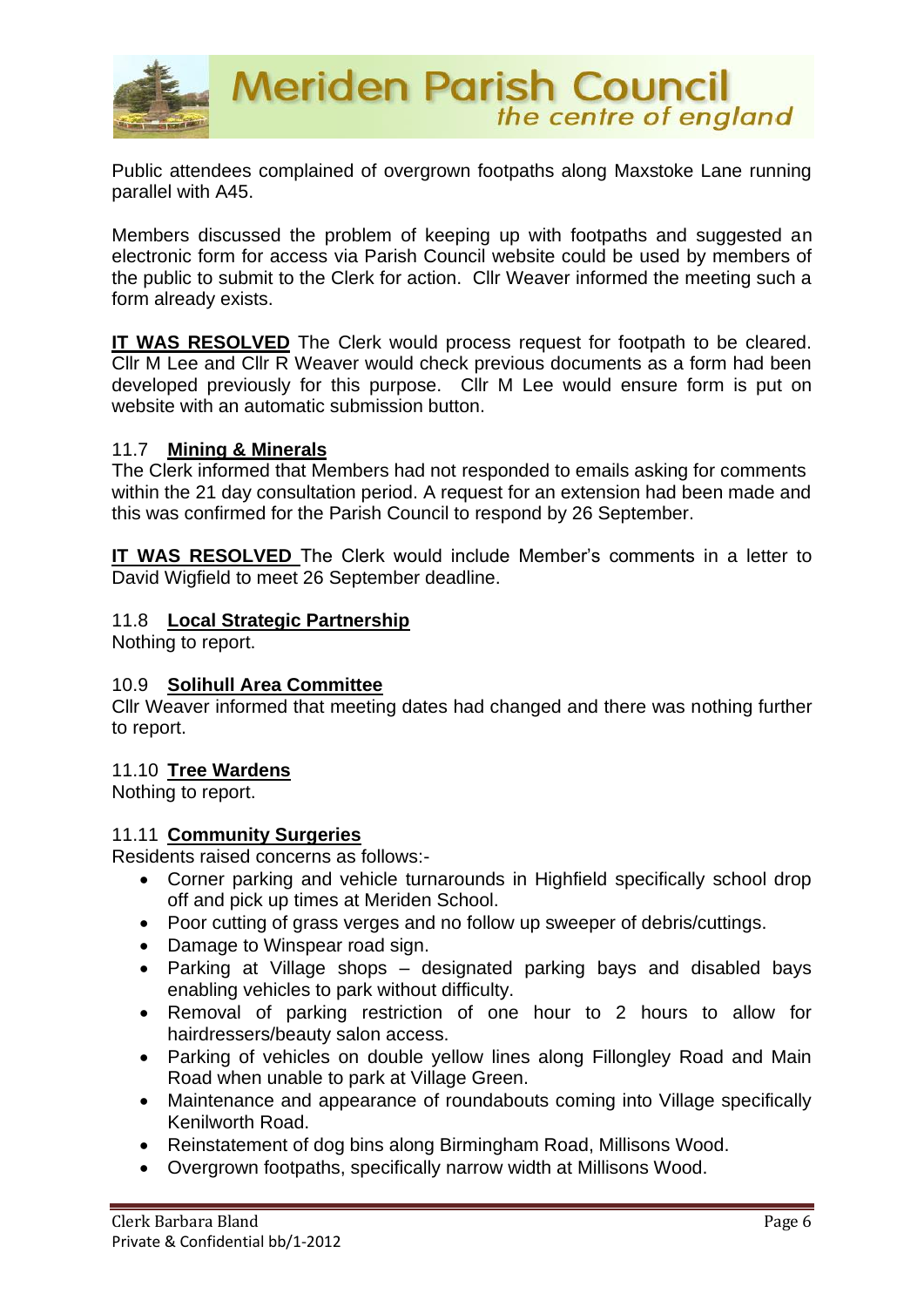

- Quarry traffic and use of Fillongley Road as cut through.
- Speeding particularly Fillongley Road.

**IT WAS RESOLVED** The Clerk has all actions in process with on-going liaison with Neighbourhood Co-ordinator, Highways, WM Police, Parks/Enterprise.

#### 11.12 **Community Speed Watch**

Reinstate due to resident complaints of increase in heavy vehicles and speeding traffic. Public attendees were asked if they would be interested in becoming volunteers and undergoing training. There was a negative response due to being known within the village.

**IT WAS RESOLVED** PCSO Handley was working to reduce the speed of vehicles via traffic survey, monitoring and enforcement. Members were also reinstating speed watch and were asking or volunteers to attend training at Shirley Police Station on 27 September at 18.00-20.00 hours.

#### 11.13 **HS2**

Cllr Lynch-Smith informed the meeting there was nothing new to report. There is talk about a tunnel and Forum members have asked for maps. There will be an HS2 Information Day at Kenilworth School on 20 October 2012, 10.00-16.00 hours with invitations to attend to all local action groups. There will be a presentation of computer graphics and a box bridge; there is on-going work on sound with a week of measuring trains reaching 195 decibels; with temporary disruption of up to 5 years.

Cllr Bell indicated closely monitoring outcome and reports available and will feed back but mentioned it is a different Solihull representative attending meetings each time.

Cllr Weaver asked if Caroline Spelman MP had joined the working party? Cllr Bell confirmed she had and there was to be a meeting with the previous Secretary of State who was moved and Leader of the Council; a new date for this meeting is to be arranged. More information was requested by Members for consultation on the final draft of the Code of Construction which has been presented as a draft and final draft with no further comments being added until completion in February 2013.

**IT WAS RESOLVED** Cllr Lynch-Smith would monitor and update Members accordingly.

#### **12.Meriden Sports Park**

12.1 Summer Activities & Update

Members were informed that the recent Sports Camps raised a profit of £800 and were well supported.

#### *Farm Watch Surgery* – Nothing to report.

*Tennis* – Due to success of pilot sessions, a 5 week training programme commences on 30 September to 28 October.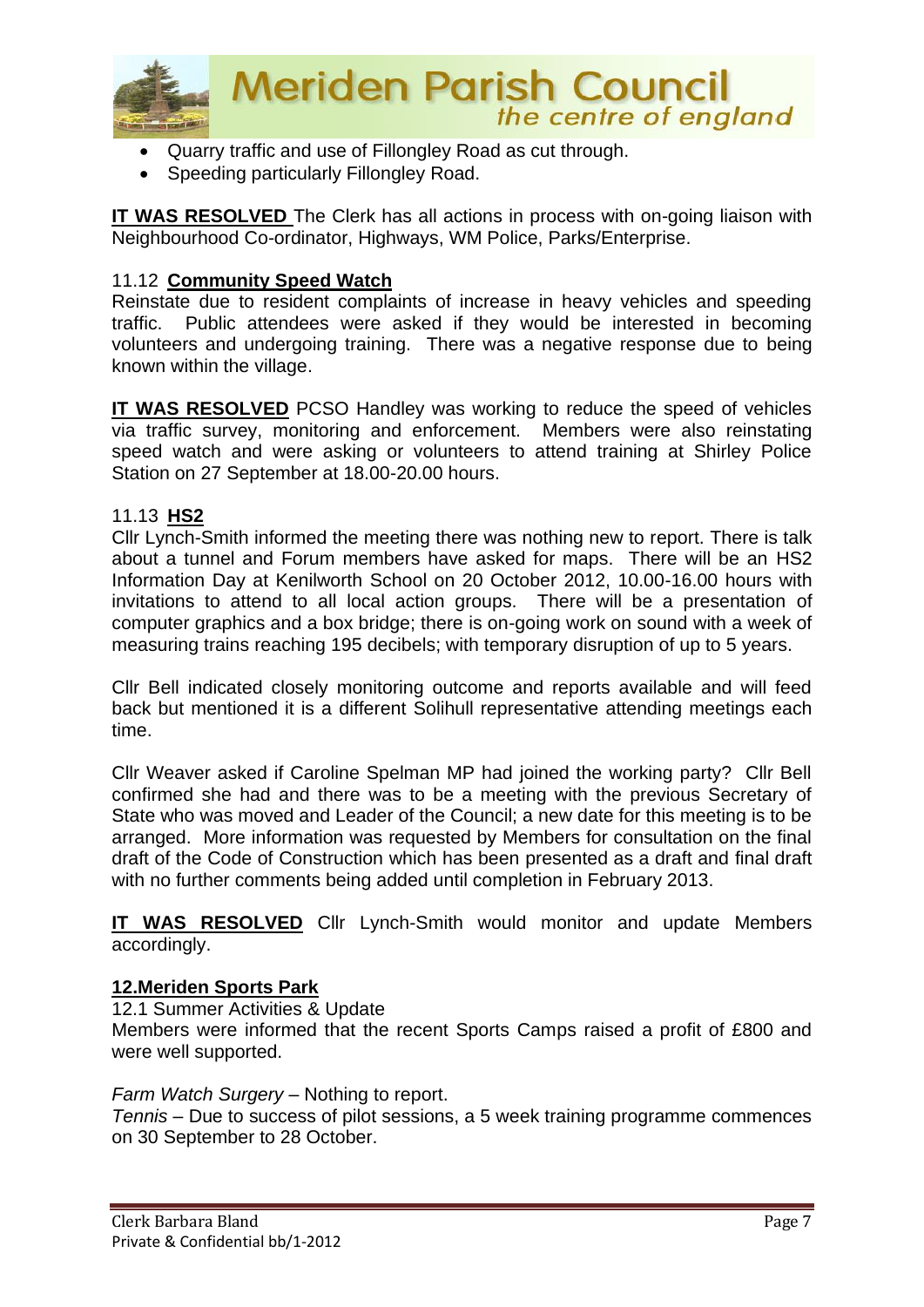

## **Meriden Parish Council** the centre of england

*Football* – Continues to be well supported by parents with the season underway. The Clerk had made contact with Solihull News to raise the profile of Meriden Rovers and its sponsors. The Sports Coach gave an interview which was included in 21<sup>st</sup> September edition of the paper.

12.2 Snagging *(DWH = David Wilson Homes)*

Cllr M Lee reported that at a meeting on  $20<sup>th</sup>$  September it was confirmed that six items remained outstanding. DWH and John Shaw attended the meeting to conclude a plan of action for the remaining specialist and non specialist works to be completed. Cllr M Lee stated that the delay with Wicksteed was that DWH had delayed making contact as instructed at 20<sup>th</sup> July meeting and DWH have been slow in their response to John Shaw's requests. Members requested the Clerk to follow up proposals from Solihull Property Services and Russells to take on the service contracts for an interim period at the Pavilion. The Clerk was also requested to speak with John Shaw for him to pre-empt a schedule of works for 2013-14.

**IT WAS RESOLVED** The Clerk was to be on site on 27<sup>th</sup> September to provide access to Russells, Regal and DWH to carry out work.

**IT WAS RESOLVED** That Kevin Wills, DWH, liaises with Wicksteed regarding the T-Cup and Matrix in Children's Playing Area.

**IT WAS RESOLVED** The Clerk will contact John Shaw and request a Schedule of Planned Works for 2013-14.

#### 12.3 Complaint & Response

The Clerk had scanned and circulated Solihull's reply to the Parish Council's letter of complaint. It was noted that whilst the letter did not provide an answer, Solihull MBC Senior Officers had made contact with DWH senior management team. Cllr P Lee stated his disappointment, unhappiness and frustration with the situation, and requested this be included in the minutes.

**IT WAS RESOLVED** Cllr P Lee's comments are duly noted.

#### 12.4 Storage Facility

Cllr M Lee informed Members that the storage facility build has commenced and anticipated finish will be October 2012.

#### 12.5 David Wilson Homes Sales Update

The Clerk shared with Members that there are 87 private and housing association homes being built, of which 61 are currently sold. The prices are between £195,000 and £575,000. It is anticipated that two thirds of the site will be completed by the end of December with a planned finish date of June 2013.

#### **13.Planning Matters**

13.1 The Clerk informed Members she had once again contacted Solihull Planners who are undergoing a review of their process for notifying Town and Parish Councils of Neighbourhood Applications. Access to current planning applications is limited. There was only one neighbourhood notification for consideration as follows:-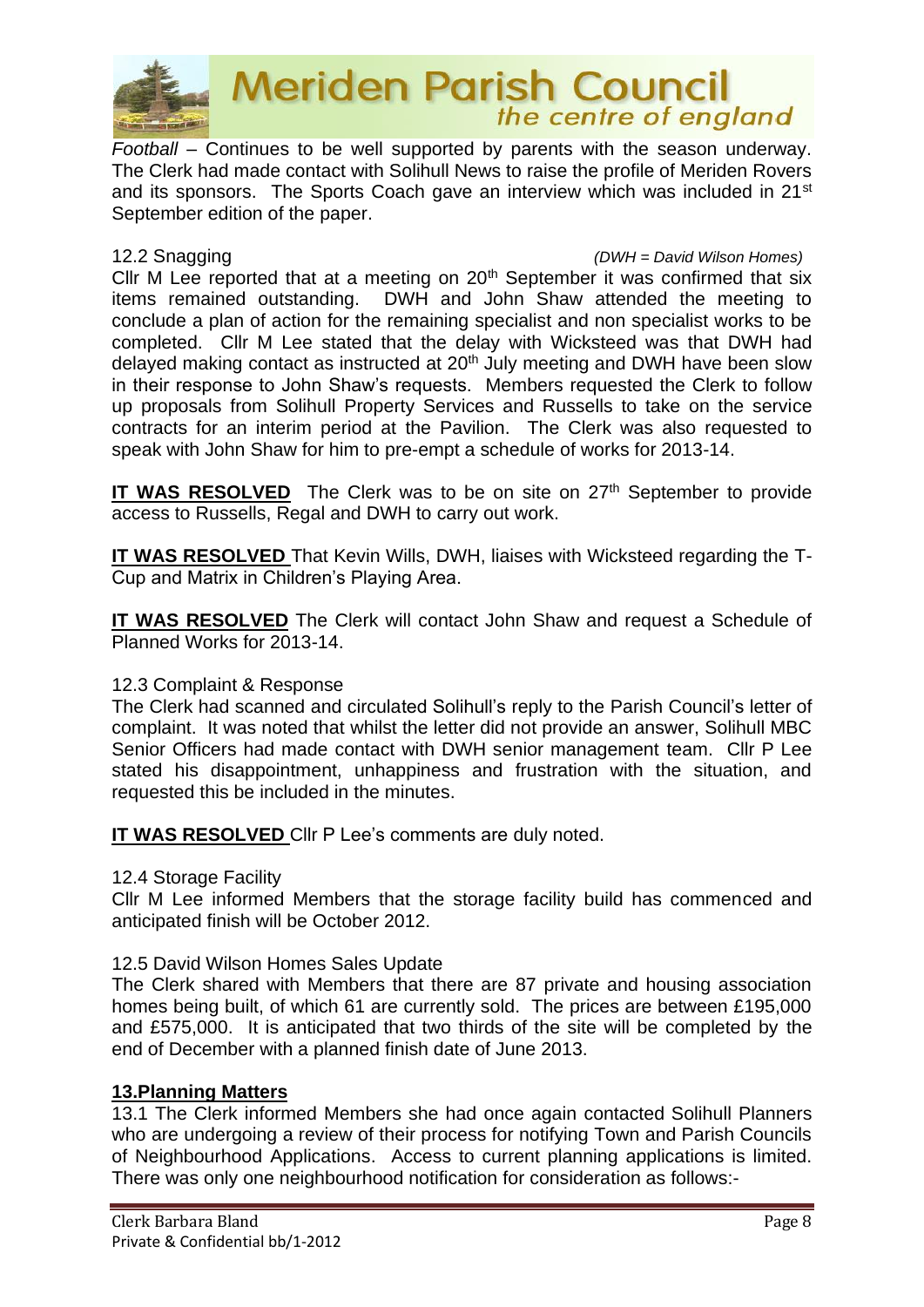

• *the felling of one Ash tree in the front garden of 10 Leymere Close, Meriden.*

**IT WAS RESOLVED** There were no objections to this application. The Clerk was requested to obtain a TPO list under the Freedom of Information Act.

#### 13.2 Ownership of Land

Cllr Lynch-Smith had been able to determine a list of ownership of land in and around Parish of Meriden. It was further reported that an update was required on the ownership of the bridleway adjacent to Sports Park.

**IT WAS RESOLVED** Cllr Weaver will write a letter to Mike Swallow, Solihull MBC, requesting a review meeting to include play area at Meriden Gate, storage unit and container at Sports Park and three items of play equipment.

#### 13.3 Lay-by Closure Hampton Lane

The Clerk had been contacted by the Neighbourhood Co-ordinator regarding Packington Estate's request for this lay-by to be closed on the grounds of security and public accessibility. A period of consultation was currently being worked through by the Neighbourhood Co-ordinator and the Parish Council had been asked for their response.

Members consulted with residents, the community policing team, and requested evidence of recent thefts and burglaries associated with the layby. At the start of the meeting PCSO Handley provided an overview of recent policing issues affecting the Village. There was no evidence of the lay-by being used for illicit purposes and no incidences had been logged. Therefore on this basis Members did not agree with the proposed closure request.

**IT WAS RESOLVED** The Clerk would formally notify the Neighbourhood Coordinator of Meriden Parish Council's consultation outcome for the lay-by on Hampton Lane to remain open.

#### 13.4 The Firs

Cllr M Lee informed Members of an outline proposal for The Firs and a Jephson Housing Association to develop more homes for older people in the Village on the site of the old garage on Birmingham Road including gardens for Firs residents.

The development would be in line with the Parish Plan and Jephson Housing Association is an established, well thought of organisation that would provide a 2 storey build that would be well maintained.

**IT WAS RESOLVED** The Parish Council would meet informally prior to a public meeting being arranged. The Clerk will write to Jephson Housing Association with an invitation to attend November's Parish Council meeting.

#### **14.Finance**

#### 14.1 Payments

A schedule of payments was presented to Members for their approval.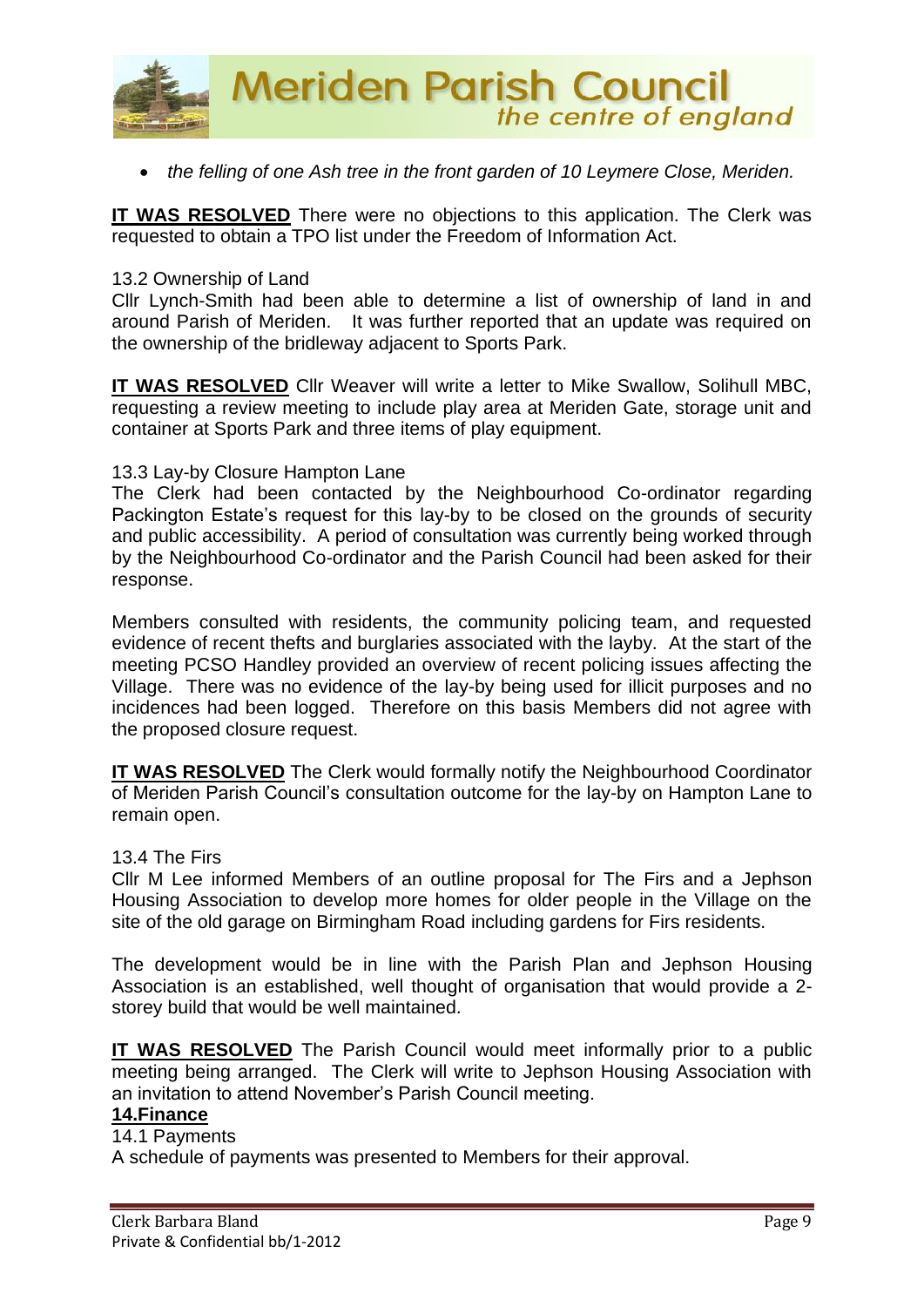

**Meriden Parish Council** the centre of england

**IT WAS RESOLVED** that payment be made to all suppliers listed on the attached schedule for September.

#### 14.2 Income

The Clerk informed Members that the final precept payment of £20,000 had been received via BACS transfer to Barclays Bank. The Clerk further advised that she had still to reconcile income received from Summer Camps against receipts for consumables.

#### 14.3 Private & Confidential Enclosure

The Clerk circulated details of salaries and expenses for approval.

**IT WAS RESOLVED** that payment be approved for staff payroll and expenses.

#### 14.4 Year End Accounts 2011-12

The Clerk reported that the Auditor had returned the accounts with an "unqualified" outcome and requested two minor amendments which the Clerk had made prior to completing the Conclusion of Audit Notice.

**IT WAS RESOLVED** that the Clerk post the notices for residents/public to access accounts should they wish.

#### 14.5 Accounts 2012-13

The Clerk informed Members that she was working with Edge Finance systems to set up accounts for this financial year and is undergoing training to operate the system.

**IT WAS RESOLVED** The Clerk continues with process and training.

14.6 SLCC Subscription

The Clerk advised that this subscription had not been renewed.

**IT WAS RESOLVED** The Clerk complete paperwork, raise cheque and renew membership.

14.8 HRMC

The Clerk advised Members that she had attended free training for VAT and PAYE.

#### **15. Birmingham Airport**

The Clerk provided an update from the Consultation Group Forum on runway extension and re-routing of flight path. *Please see notes provided to members attached.* Cllr Haque also provided an update together with graphics from her laptop regarding the new designs of runway extension and A45 road layouts as part of the phase 1 development.

The information is still not for public scrutiny however Members may share informally with residents prior to formal road shows time lined for December 2012.

**IT WAS RESOLVED** The Clerk continues attending Forum meetings as a representative of Meriden Parish Council.